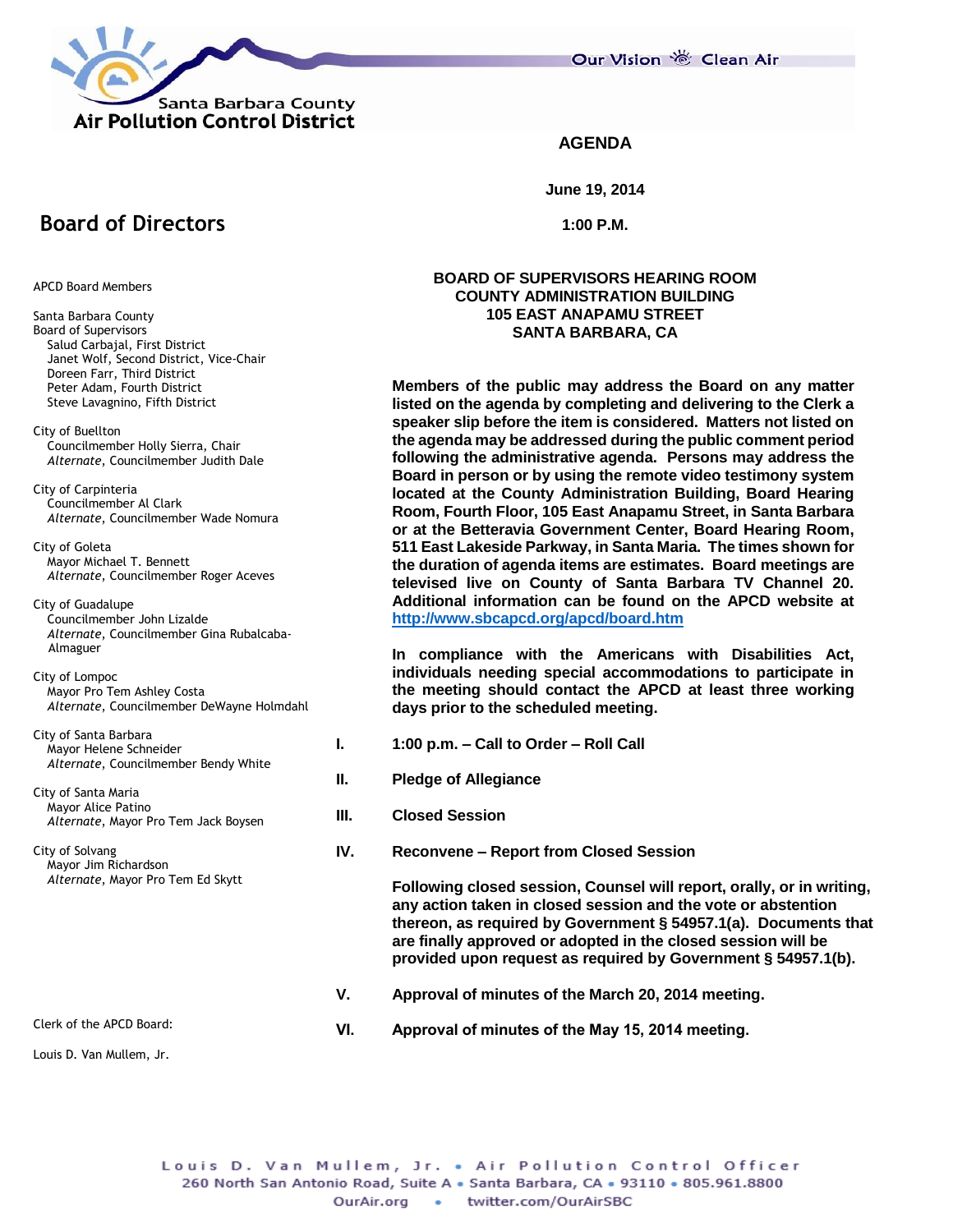# **ADMINISTRATIVE**

#### **Approved by vote on one motion. These items read only on request of Board members.**

- **A-1) Receive and file the minutes from the March 12, 2014 meeting of the APCD Community Advisory Council.**
- **A-2) Receive and file the summary of the emission-reduction grant agreements approved by the Air Pollution Control Officer for the period of May 2, 2014 through June 5, 2014 in accordance with Board Resolution Number 02-16.**
- **A-3) Receive and file the summary of notices of violation issued and penalty revenue received during the month of May 2014.**

# **PUBLIC COMMENT PERIOD**

**Persons desiring to address the APCD Board on any subject within the jurisdiction of the Board that is not included as part of the agenda must complete and deliver to the Clerk the "Request to Speak" form which is available at the Hearing Room entrance prior to the commencement of this comment period. Comments shall be limited to fifteen minutes, divided among those desiring to speak, but no person shall speak longer than three minutes.**

# **DISCUSSION**

- **1) Hearing: Consider the Fiscal Year 2014-15 Budget as follows: (EST. TIME: 15 Min.)**
	- **a) Hold a public hearing to consider and adopt the budget for Fiscal Year 2014-15, as presented in the** *Fiscal Year 2014-15 Proposed Budget* **document; and**
	- **b) Adopt the following:**
		- **i. Budget Resolution approving the Fiscal Year 2014-15 APCD Budget;**
		- **ii. Salary Resolution moving one (1) Air Quality Engineer I/II from unfunded status to funded status; and**
		- **iii. 401(h) Retiree Medical Account Fiscal Year 2014-15 Contribution Resolution setting forth the contributions for the fiscal year.**